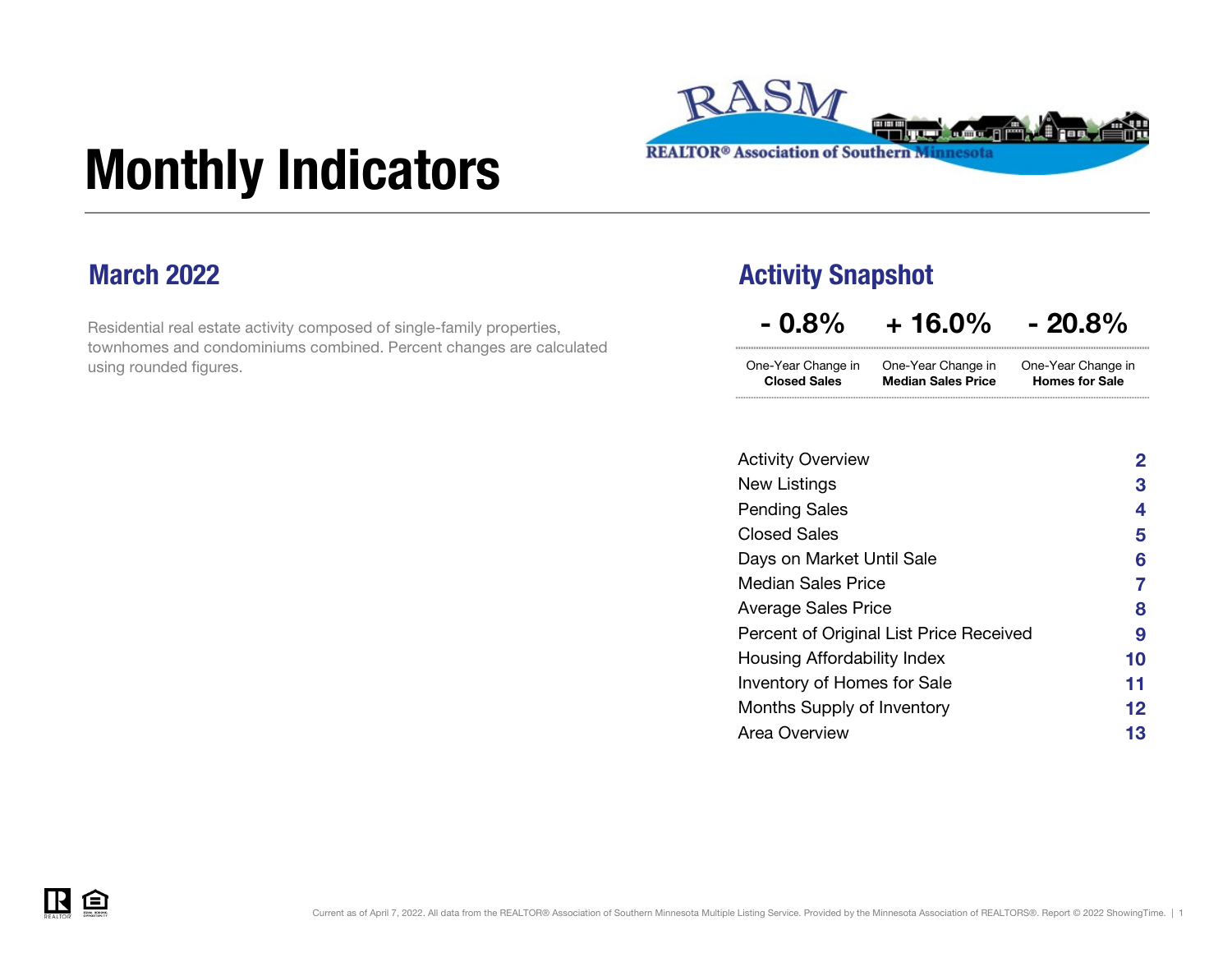### Activity Overview

Key metrics by report month and for year-to-date (YTD) starting from the first of the year.



| <b>Key Metrics</b>           | <b>Historical Sparkbars</b>              | 3-2021    | 3-2022    | <b>Percent Change</b> |           | <b>YTD 2021 YTD 2022</b> | Percent Change |
|------------------------------|------------------------------------------|-----------|-----------|-----------------------|-----------|--------------------------|----------------|
| <b>New Listings</b>          | 3-2022<br>3-2019<br>3-2020               | 236       | 177       | $-25.0%$              | 473       | 401                      | $-15.2%$       |
| <b>Pending Sales</b>         | 3-2019<br>$3 - 2020$<br>3-2021           | 203       | 159       | $-21.7%$              | 453       | 400                      | $-11.7%$       |
| <b>Closed Sales</b>          | 3-2019<br>3-2021<br>3-2022<br>$3-2020$   | 126       | 125       | $-0.8%$               | 339       | 344                      | $+1.5%$        |
| <b>Days on Market</b>        | $3 - 2019$                               | 113       | 79        | $-30.1%$              | 104       | 85                       | $-18.3%$       |
| <b>Median Sales Price</b>    | 3-2019<br>3-2020<br>3-2022               | \$194,000 | \$225,000 | $+16.0%$              | \$190,125 | \$211,250                | $+11.1%$       |
| <b>Avg. Sales Price</b>      | 3-2019<br>$3 - 2020$                     | \$222,824 | \$266,251 | +19.5%                | \$213,335 | \$250,173                | $+17.3%$       |
| Pct. of Orig. Price Received | 3-2019<br>3-2022<br>3-2020<br>3-2021     | 98.0%     | 97.9%     | $-0.1%$               | 96.3%     | 97.4%                    | $+1.1%$        |
| <b>Affordability Index</b>   |                                          | 200       | 149       | $-25.5%$              | 204       | 159                      | $-22.1%$       |
| <b>Homes for Sale</b>        | $3 - 2021$<br>3-2022<br>3-2019<br>3-2020 | 202       | 160       | $-20.8%$              |           |                          |                |
| <b>Months Supply</b>         | $3 - 2021$<br>3-2019<br>3-2022           | 1.0       | 0.9       | $-10.0%$              |           |                          |                |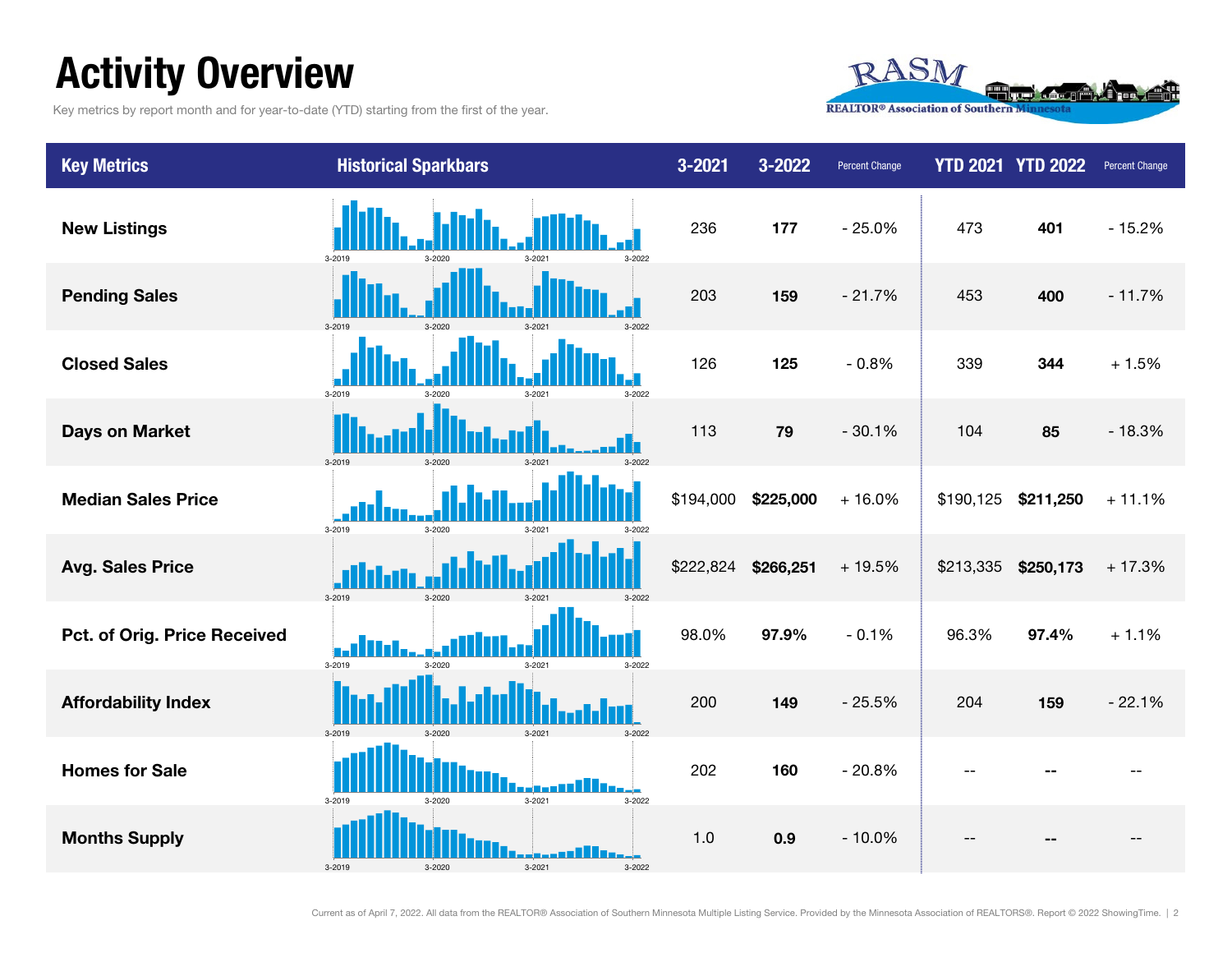### New Listings

A count of the properties that have been newly listed on the market in a given month.





#### Year to Date



| <b>New Listings</b> |     | <b>Prior Year</b> | <b>Percent Change</b> |
|---------------------|-----|-------------------|-----------------------|
| April 2021          | 245 | 203               | $+20.7%$              |
| May 2021            | 256 | 269               | $-4.8%$               |
| June 2021           | 261 | 252               | $+3.6%$               |
| July 2021           | 237 | 234               | $+1.3%$               |
| August 2021         | 255 | 285               | $-10.5%$              |
| September 2021      | 223 | 226               | $-1.3%$               |
| October 2021        | 204 | 188               | $+8.5%$               |
| November 2021       | 145 | 124               | $+16.9%$              |
| December 2021       | 76  | 83                | $-8.4%$               |
| January 2022        | 105 | 103               | $+1.9%$               |
| February 2022       | 119 | 134               | $-11.2%$              |
| March 2022          | 177 | 236               | $-25.0%$              |
| 12-Month Avg        | 192 | 195               | -1.5%                 |

#### Historical New Listings by Month

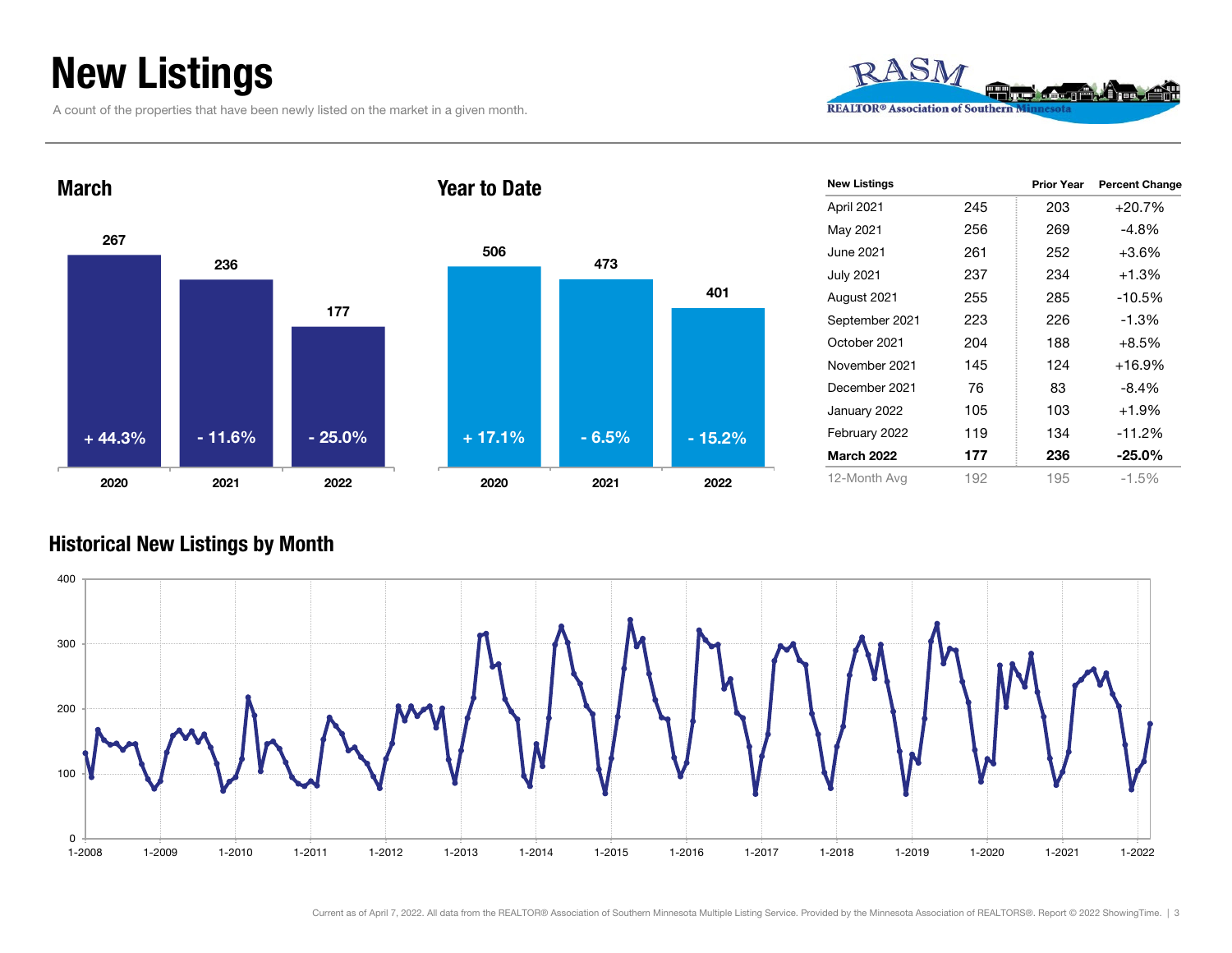### Pending Sales

A count of the properties on which offers have been accepted in a given month.





| 439      | 453     |          |  |
|----------|---------|----------|--|
|          |         | 400      |  |
|          |         |          |  |
|          |         |          |  |
|          |         |          |  |
|          |         |          |  |
|          |         |          |  |
| $+19.6%$ | $+3.2%$ | $-11.7%$ |  |
| 2020     | 2021    | 2022     |  |

| <b>Pending Sales</b> |     | <b>Prior Year</b> | <b>Percent Change</b> |
|----------------------|-----|-------------------|-----------------------|
| April 2021           | 256 | 214               | $+19.6%$              |
| May 2021             | 230 | 253               | $-9.1\%$              |
| June 2021            | 227 | 267               | $-15.0%$              |
| July 2021            | 221 | 266               | $-16.9%$              |
| August 2021          | 200 | 267               | $-25.1%$              |
| September 2021       | 191 | 204               | $-6.4\%$              |
| October 2021         | 189 | 181               | $+4.4%$               |
| November 2021        | 177 | 144               | $+22.9%$              |
| December 2021        | 97  | 125               | $-22.4%$              |
| January 2022         | 114 | 128               | $-10.9\%$             |
| February 2022        | 127 | 122               | $+4.1%$               |
| <b>March 2022</b>    | 159 | 203               | $-21.7%$              |
| 12-Month Avg         | 182 | 198               | $-8.1\%$              |

#### Historical Pending Sales by Month

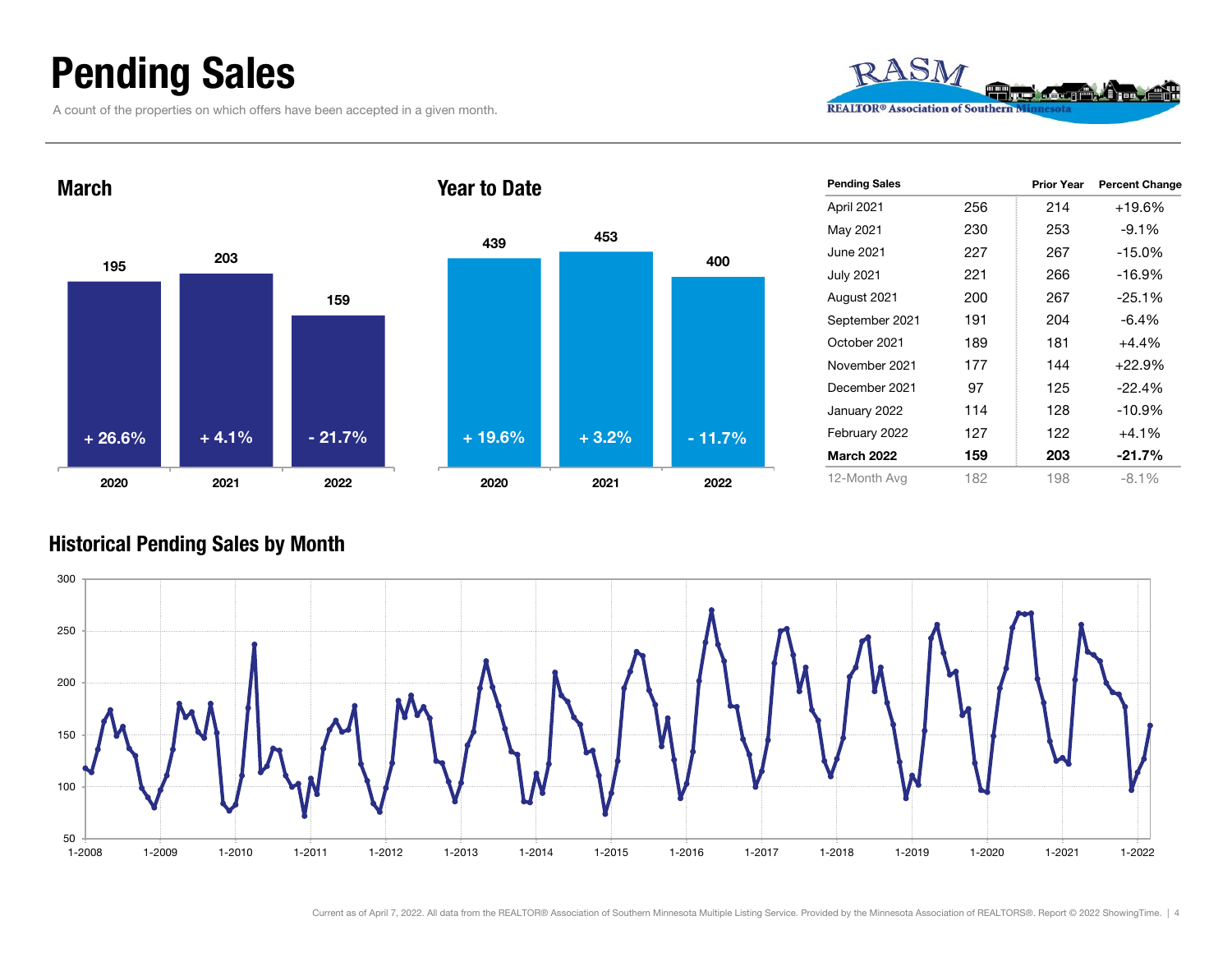### Closed Sales

A count of the actual sales that closed in a given month.







| <b>Closed Sales</b> |     | <b>Prior Year</b> | <b>Percent Change</b> |
|---------------------|-----|-------------------|-----------------------|
| April 2021          | 181 | 154               | $+17.5%$              |
| May 2021            | 207 | 213               | $-2.8%$               |
| June 2021           | 265 | 271               | $-2.2%$               |
| <b>July 2021</b>    | 244 | 278               | $-12.2%$              |
| August 2021         | 229 | 251               | $-8.8\%$              |
| September 2021      | 207 | 238               | $-13.0%$              |
| October 2021        | 208 | 260               | $-20.0\%$             |
| November 2021       | 183 | 187               | $-2.1%$               |
| December 2021       | 190 | 163               | $+16.6%$              |
| January 2022        | 121 | 109               | $+11.0%$              |
| February 2022       | 98  | 104               | -5.8%                 |
| <b>March 2022</b>   | 125 | 126               | $-0.8%$               |
| 12-Month Avg        | 188 | 196               | $-4.1\%$              |

#### Historical Closed Sales by Month



Current as of April 7, 2022. All data from the REALTOR® Association of Southern Minnesota Multiple Listing Service. Provided by the Minnesota Association of REALTORS®. Report © 2022 ShowingTime. | 5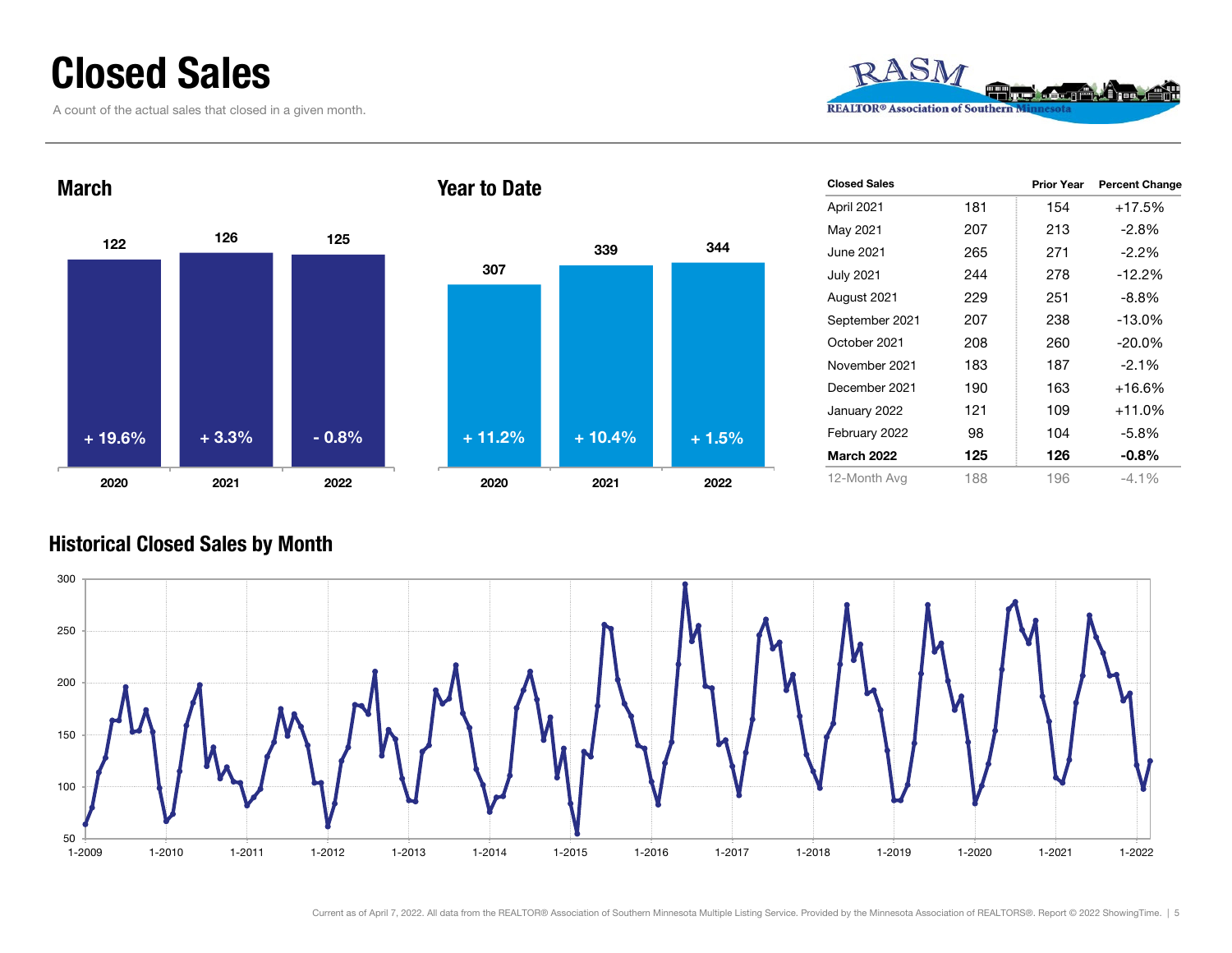### Days on Market Until Sale

Average number of days between when a property is listed and when an offer is accepted in a given month.





| Days on Market    |    | <b>Prior Year</b> | <b>Percent Change</b> |
|-------------------|----|-------------------|-----------------------|
| April 2021        | 96 | 131               | $-26.7%$              |
| May 2021          | 71 | 120               | $-40.8%$              |
| June 2021         | 74 | 114               | $-35.1%$              |
| <b>July 2021</b>  | 69 | 95                | $-27.4%$              |
| August 2021       | 65 | 94                | $-30.9%$              |
| September 2021    | 65 | 103               | $-36.9%$              |
| October 2021      | 67 | 85                | $-21.2%$              |
| November 2021     | 71 | 83                | $-14.5%$              |
| December 2021     | 72 | 97                | $-25.8%$              |
| January 2022      | 85 | 95                | $-10.5%$              |
| February 2022     | 92 | 104               | $-11.5%$              |
| <b>March 2022</b> | 79 | 113               | $-30.1\%$             |
| 12-Month Avg      | 75 | 103               | $-27.2%$              |

#### Historical Days on Market Until Sale by Month

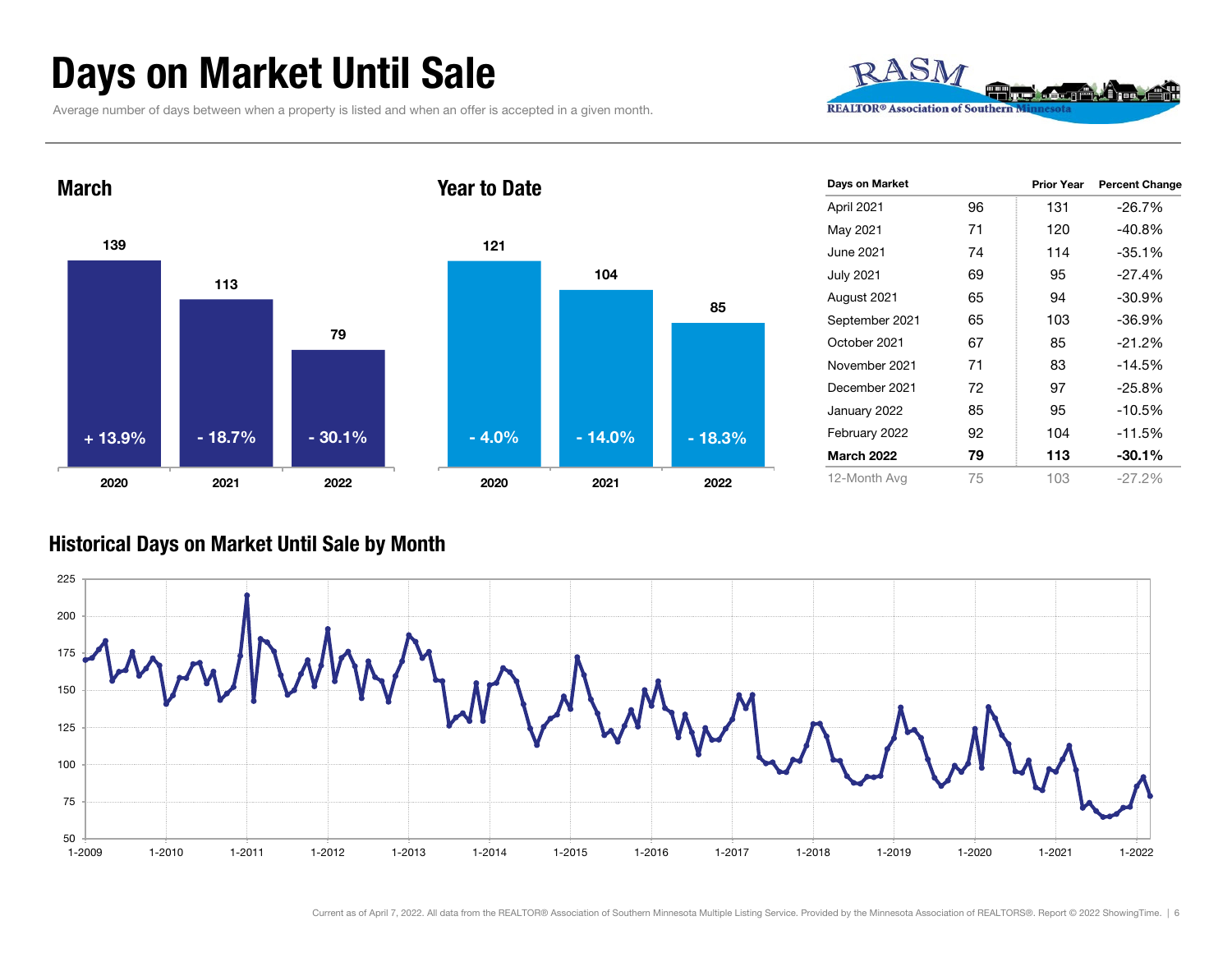### Median Sales Price

Point at which half of the sales sold for more and half sold for less, not accounting for seller concessions, in a given month.



March





| <b>Median Sales Price</b> |           | <b>Prior Year</b> | <b>Percent Change</b> |
|---------------------------|-----------|-------------------|-----------------------|
| April 2021                | \$223,000 | \$208,000         | $+7.2%$               |
| May 2021                  | \$210,250 | \$218,000         | -3.6%                 |
| June 2021                 | \$234,900 | \$190,000         | $+23.6\%$             |
| <b>July 2021</b>          | \$241,000 | \$219,450         | $+9.8%$               |
| August 2021               | \$235,000 | \$207,000         | $+13.5%$              |
| September 2021            | \$220,000 | \$195,000         | $+12.8%$              |
| October 2021              | \$235,000 | \$210,000         | $+11.9%$              |
| November 2021             | \$214,900 | \$210,000         | $+2.3%$               |
| December 2021             | \$220,000 | \$189,500         | +16.1%                |
| January 2022              | \$212,000 | \$190,000         | +11.6%                |
| February 2022             | \$207,000 | \$190,250         | $+8.8%$               |
| <b>March 2022</b>         | \$225,000 | \$194,000         | $+16.0\%$             |
| 12-Month Avg              | \$223,171 | \$201,767         | +10.6%                |

#### Historical Median Sales Price by Month

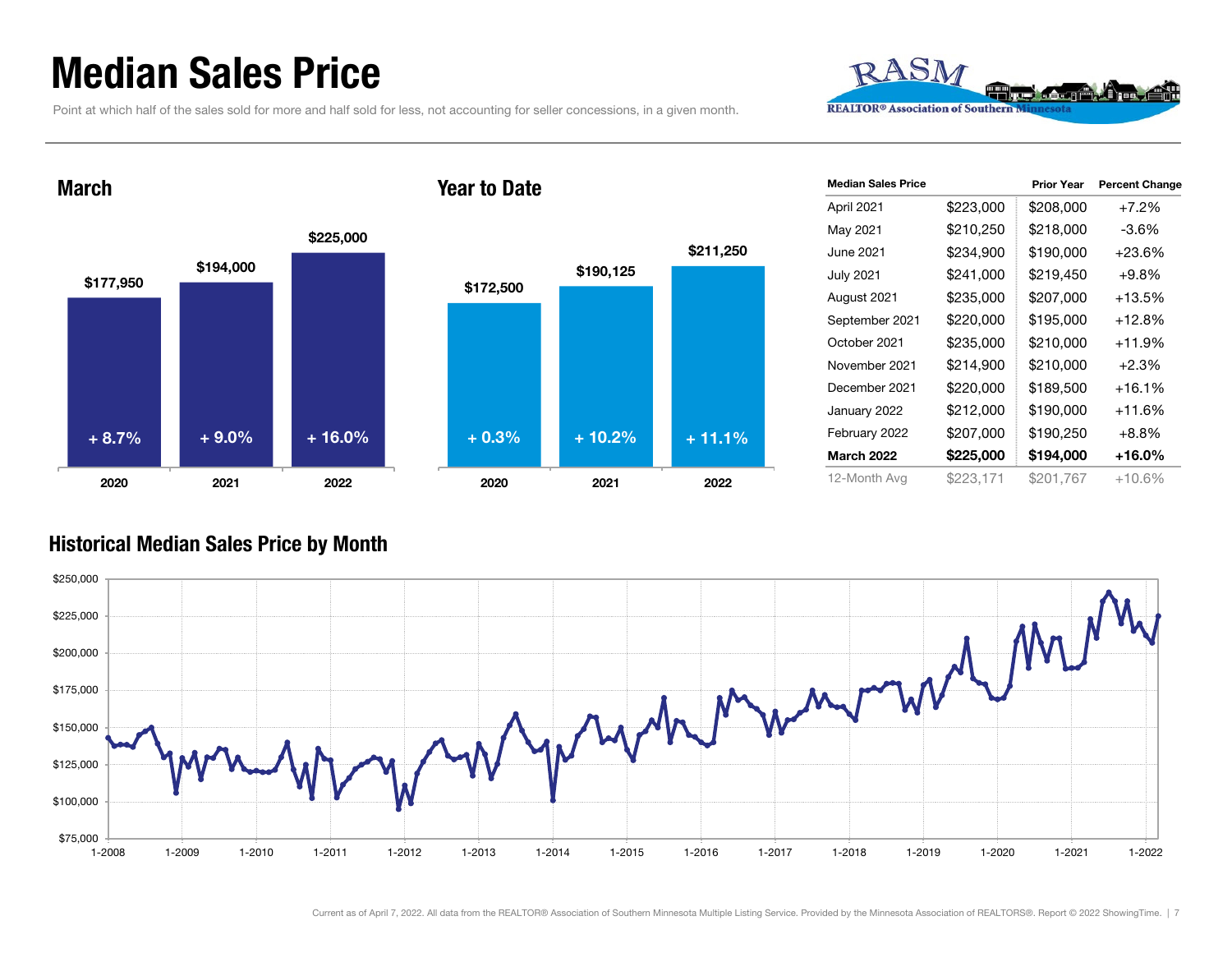### Average Sales Price

Average sales price for all closed sales, not accounting for seller concessions, in a given month.



March





| Avg. Sales Price  |           | <b>Prior Year</b> | <b>Percent Change</b> |
|-------------------|-----------|-------------------|-----------------------|
| April 2021        | \$232,158 | \$218,071         | $+6.5%$               |
| May 2021          | \$242,575 | \$232,562         | +4.3%                 |
| June 2021         | \$263,044 | \$208,244         | $+26.3%$              |
| <b>July 2021</b>  | \$270,695 | \$244,467         | $+10.7%$              |
| August 2021       | \$240,641 | \$224,363         | $+7.3%$               |
| September 2021    | \$238,031 | \$215,213         | $+10.6\%$             |
| October 2021      | \$266,178 | \$235,022         | $+13.3%$              |
| November 2021     | \$232,861 | \$236,547         | -1.6%                 |
| December 2021     | \$240,078 | \$205,946         | $+16.6%$              |
| January 2022      | \$251,819 | \$202,064         | $+24.6%$              |
| February 2022     | \$227,633 | \$213,653         | $+6.5%$               |
| <b>March 2022</b> | \$266,251 | \$222,824         | +19.5%                |
| 12-Month Avg      | \$247,664 | \$221,581         | $+11.8%$              |

#### Historical Average Sales Price by Month

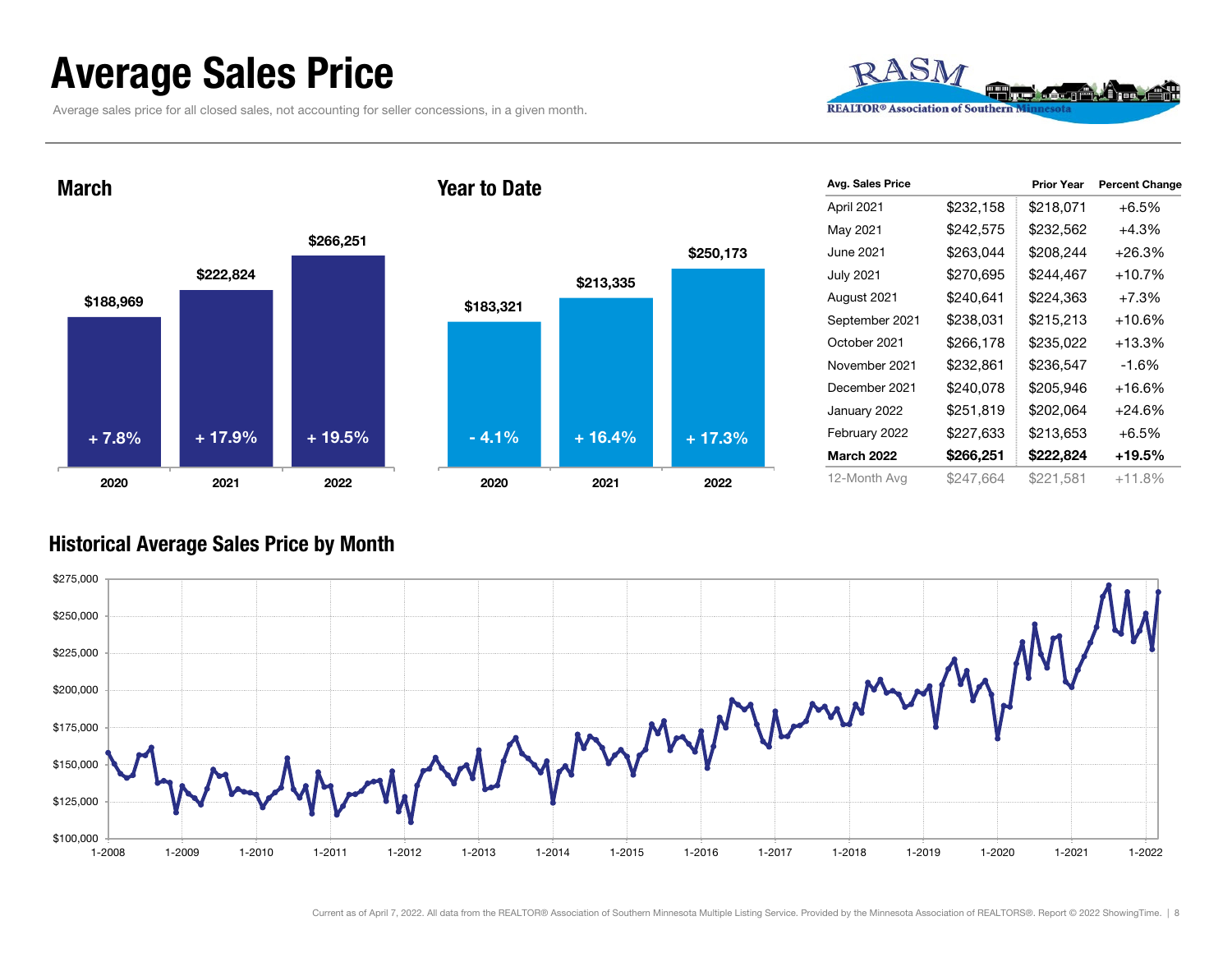### Percent of Original List Price Received

Percentage found when dividing a property's sales price by its original list price, then taking the average for all properties sold in a given month, not accounting for seller concessions.



94.0% $\%$  98.0% 97.9% 2020 2021 2022 94.1% 96.3% 97.4% 2020 2021 2022 Year to Date- 0.7% $\%$  + 4.3% - 0.1% + 0.5% + 2.3% + 1.1%

| Pct. of Orig. Price Received |        | <b>Prior Year</b> | <b>Percent Change</b> |  |
|------------------------------|--------|-------------------|-----------------------|--|
| April 2021                   | 98.7%  | 95.1%             | $+3.8%$               |  |
| May 2021                     | 100.7% | 96.3%             | $+4.6%$               |  |
| June 2021                    | 101.8% | 96.9%             | $+5.1%$               |  |
| <b>July 2021</b>             | 101.8% | 97.0%             | +4.9%                 |  |
| August 2021                  | 100.0% | 97.5%             | $+2.6%$               |  |
| September 2021               | 99.4%  | 96.8%             | $+2.7%$               |  |
| October 2021                 | 98.7%  | 96.8%             | $+2.0%$               |  |
| November 2021                | 96.7%  | 96.9%             | $-0.2%$               |  |
| December 2021                | 97.0%  | 94.8%             | $+2.3%$               |  |
| January 2022                 | 97.0%  | 95.3%             | $+1.8%$               |  |
| February 2022                | 97.3%  | 95.2%             | $+2.2%$               |  |
| <b>March 2022</b>            | 97.9%  | 98.0%             | $-0.1%$               |  |
| 12-Month Avg                 | 98.9%  | 96.4%             | +2.6%                 |  |

#### Historical Percent of Original List Price Received by Month



March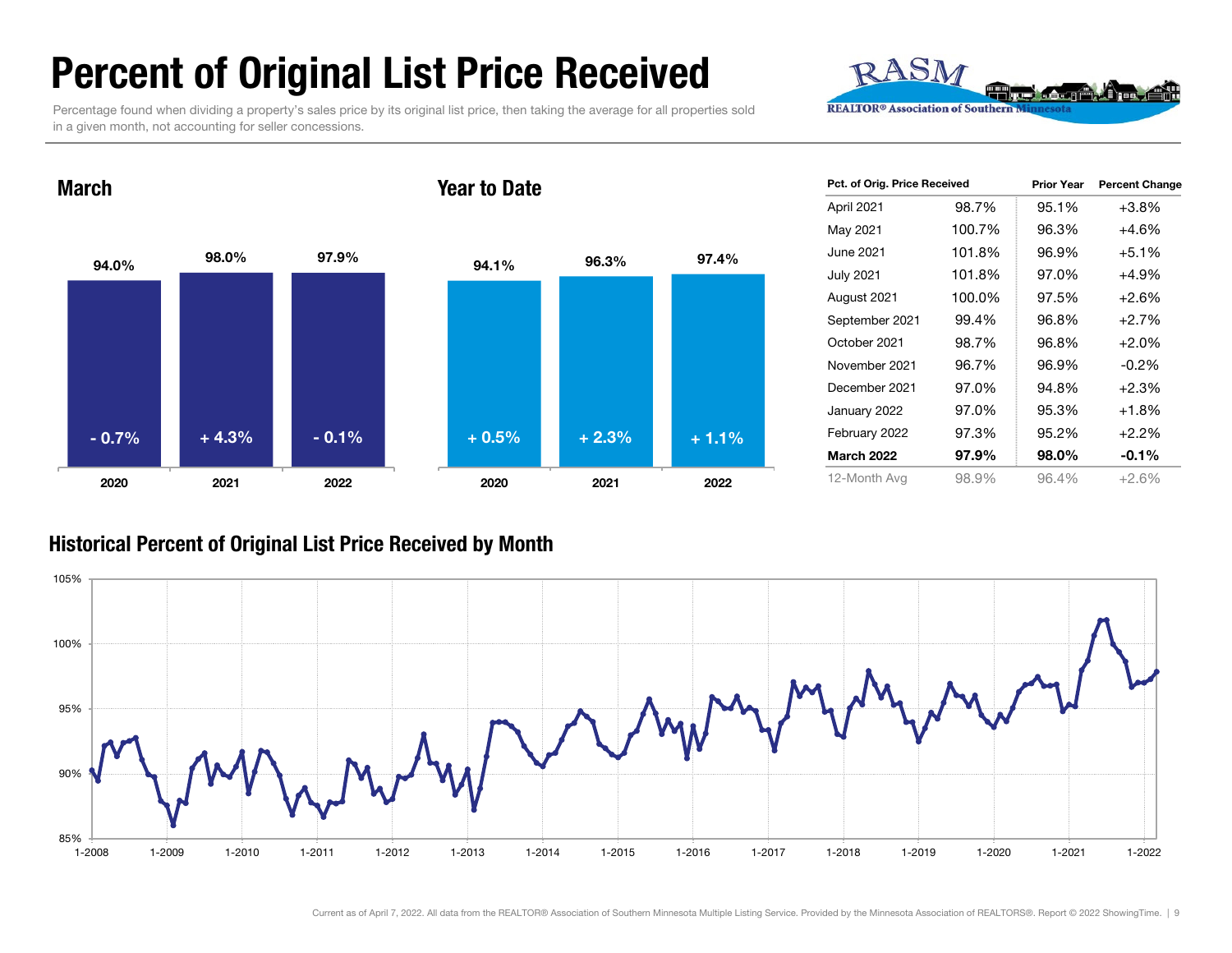## Housing Affordability Index

RASM **REALTOR® Association of Southern** 

This index measures housing affordability for the region. For example, an index of 120 means the median household income is 120% of what is necessary to qualify for the median-priced home under prevailing interest rates. A higher number means greater affordability.



| <b>Affordability Index</b> |     | <b>Prior Year</b> | <b>Percent Change</b> |
|----------------------------|-----|-------------------|-----------------------|
| April 2021                 | 178 | 188               | $-5.3%$               |
| May 2021                   | 189 | 179               | $+5.6%$               |
| June 2021                  | 168 | 209               | $-19.6%$              |
| <b>July 2021</b>           | 165 | 183               | $-9.8%$               |
| August 2021                | 169 | 196               | $-13.8%$              |
| September 2021             | 179 | 208               | $-13.9%$              |
| October 2021               | 168 | 195               | $-13.8%$              |
| November 2021              | 189 | 196               | $-3.6\%$              |
| December 2021              | 175 | 217               | $-19.4%$              |
| January 2022               | 176 | 214               | $-17.8%$              |
| February 2022              | 178 | 204               | $-12.7%$              |
| <b>March 2022</b>          | 149 | 200               | $-25.5%$              |
| 12-Month Avg               | 174 | 199               | $-12.6\%$             |

#### Historical Housing Affordability Index by Mont h

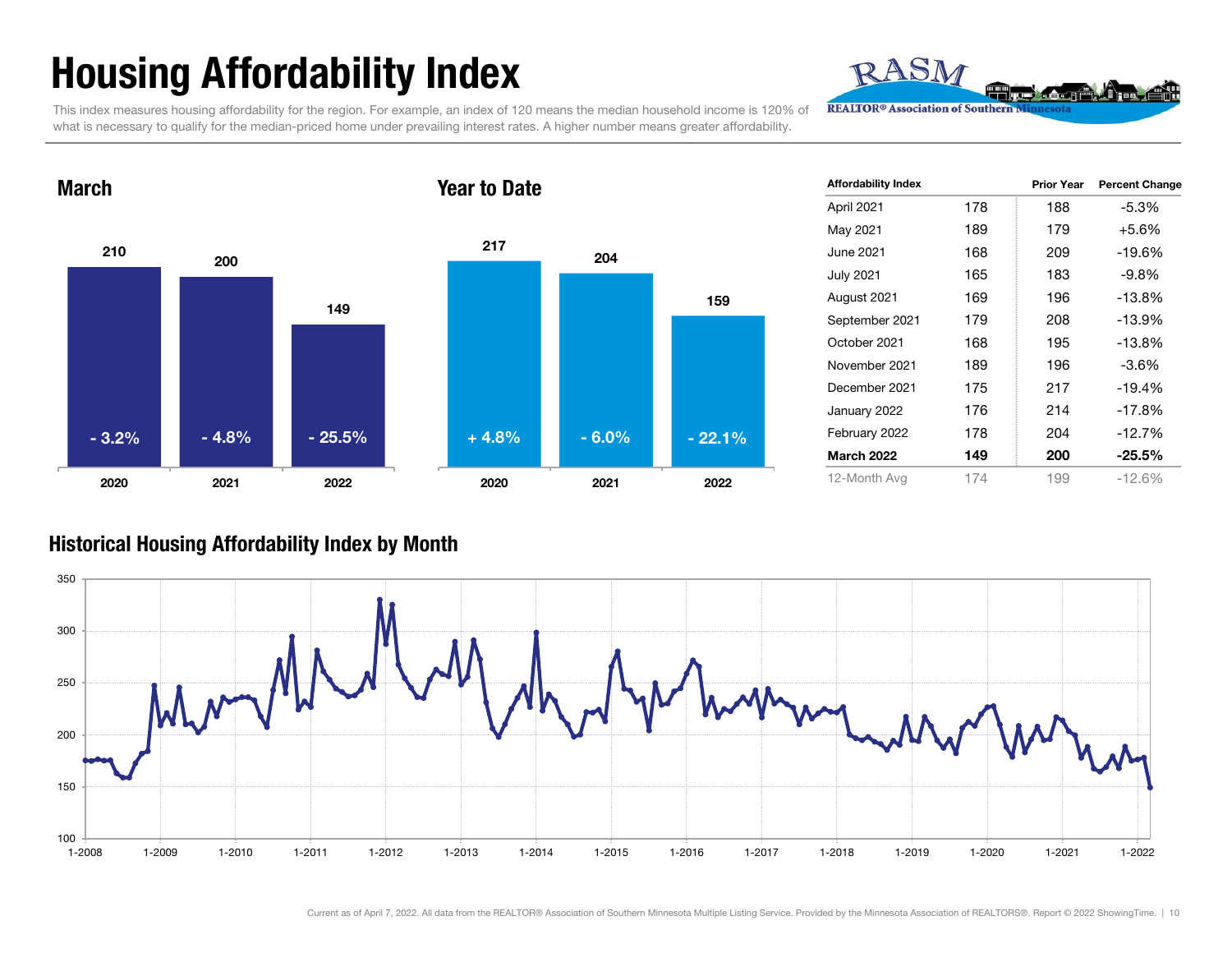### Inventory of Homes for Sale

The number of properties available for sale in active status at the end of a given month.





#### Historical Inventory of Homes for Sale by Month

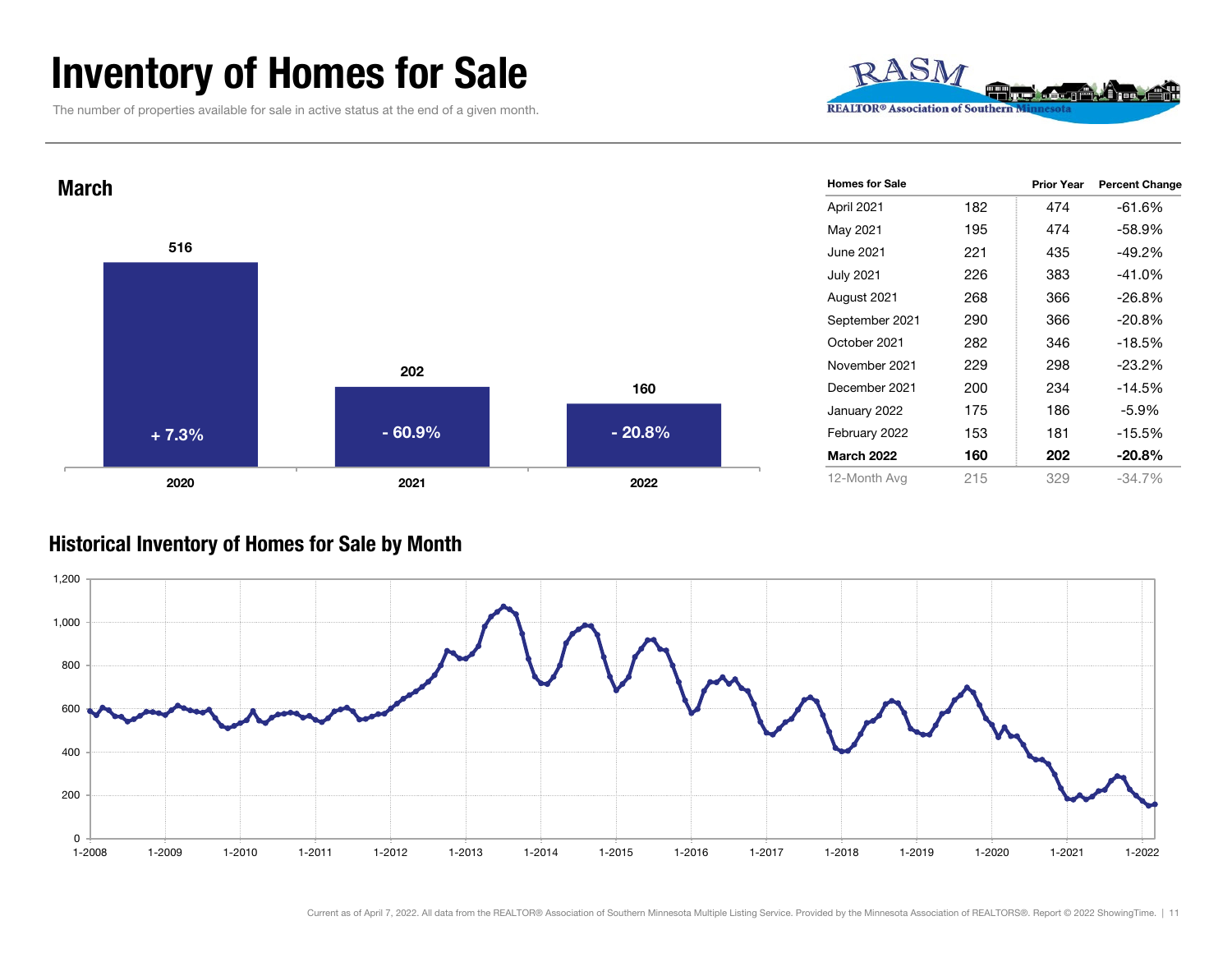### Months Supply of Inventory

The inventory of homes for sale at the end of a given month, divided by the average monthly pending sales from the last 12 months.

1.0

2021 2022

0.9

 $-65.5\%$  - 10.0%

Prior Year Percent Change April 2021 0.9 2.7 -66.7% May 2021 1.0 2.7 -63.0% June 2021 1.1 2.4 -54.2%July 2021 1.2 2.1 -42.9% August 2021 1.4 1.9 -26.3% September 2021 1.6 1.9 -15.8% October 2021 1.5 1.8 -16.7%November 2021 1.2 1.5 -20.0%December 2021 1.1 1.2 -8.3%January 2022 0.9 0.9 0.0% February 2022 0.8 0.9 -11.1% March 2022 0.9 1.0 -10.0%12-Month Avg 1.1 1.8 -38.9% Months Supply

#### Historical Months Supply of Inventory by Month





**March** 

2.9

2020

+ 3.6%